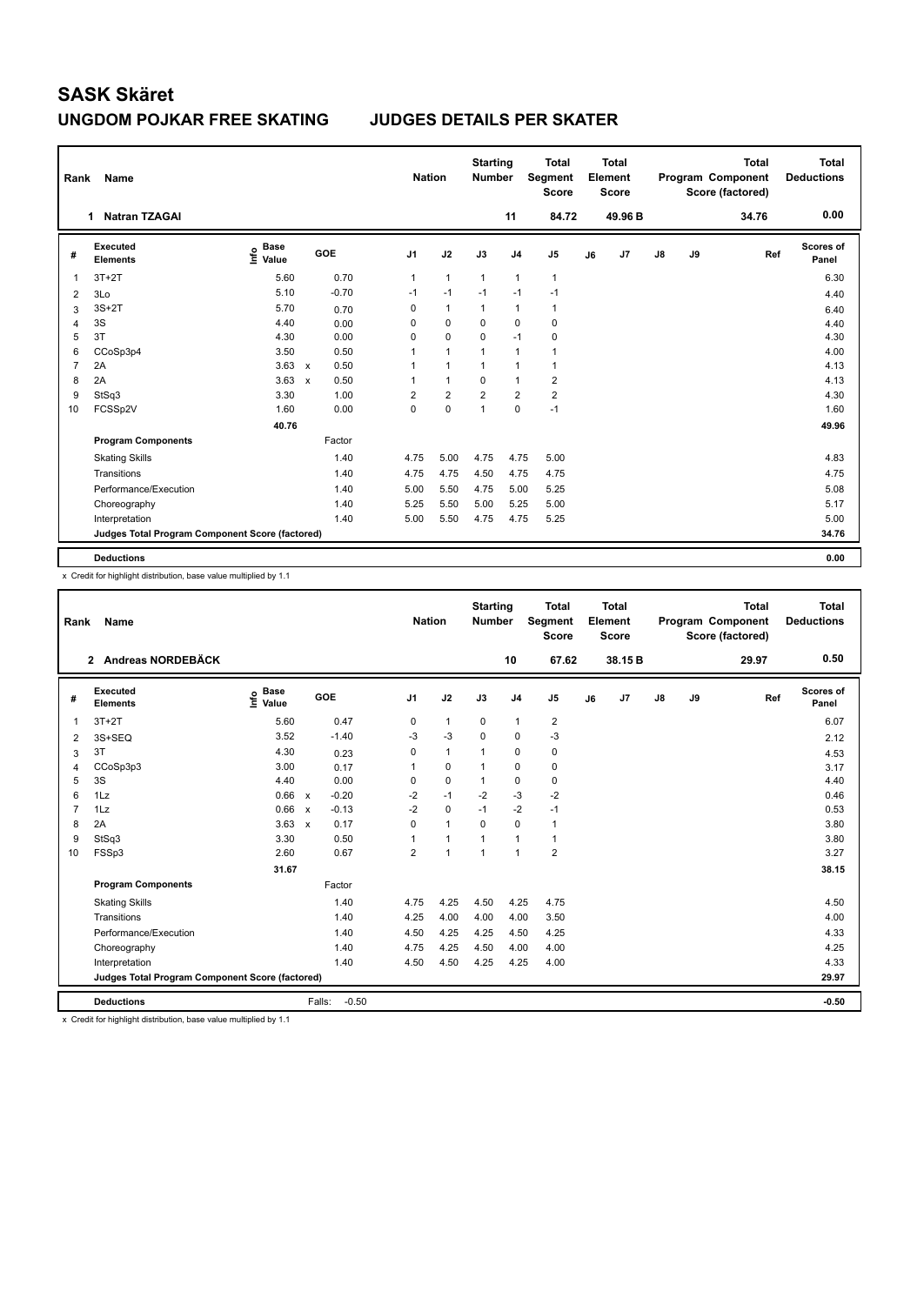| Rank           | Name                                            |      |                      |                           |         | <b>Nation</b>  |                | <b>Starting</b><br><b>Number</b> |                | <b>Total</b><br><b>Segment</b><br><b>Score</b> |    | <b>Total</b><br>Element<br>Score |               |    | <b>Total</b><br>Program Component<br>Score (factored) | <b>Total</b><br><b>Deductions</b> |
|----------------|-------------------------------------------------|------|----------------------|---------------------------|---------|----------------|----------------|----------------------------------|----------------|------------------------------------------------|----|----------------------------------|---------------|----|-------------------------------------------------------|-----------------------------------|
|                | <b>Oliver PRAETORIUS</b><br>3                   |      |                      |                           |         |                |                |                                  | 9              | 58.85                                          |    | 32.73 B                          |               |    | 26.12                                                 | 0.00                              |
| #              | Executed<br><b>Elements</b>                     | lnfo | <b>Base</b><br>Value |                           | GOE     | J <sub>1</sub> | J2             | J3                               | J <sub>4</sub> | J <sub>5</sub>                                 | J6 | J7                               | $\mathsf{J}8$ | J9 | Ref                                                   | <b>Scores of</b><br>Panel         |
| 1              | 3S                                              |      | 4.40                 |                           | $-1.40$ | $-2$           | $-3$           | $-2$                             | $-2$           | $-2$                                           |    |                                  |               |    |                                                       | 3.00                              |
| 2              | $2A+2T$                                         |      | 4.60                 |                           | 0.00    | 0              | $\mathbf 0$    | $\mathbf 0$                      | $\mathbf 0$    | $\mathbf{1}$                                   |    |                                  |               |    |                                                       | 4.60                              |
| 3              | 2F                                              |      | 1.90                 |                           | 0.00    | 0              | $\mathbf 0$    | 0                                | $\mathbf 0$    | 0                                              |    |                                  |               |    |                                                       | 1.90                              |
| 4              | $2Lz+2T$                                        |      | 3.40                 |                           | $-0.30$ | $-1$           | $-1$           | $-1$                             | $-1$           | $-1$                                           |    |                                  |               |    |                                                       | 3.10                              |
| 5              | 2A                                              |      | 3.30                 |                           | 0.00    | 0              | $\overline{1}$ | $\mathbf 0$                      | $\mathbf 0$    | $-1$                                           |    |                                  |               |    |                                                       | 3.30                              |
| 6              | FSSp2V                                          |      | 1.60                 |                           | 0.17    | 0              | $\overline{1}$ | $\overline{1}$                   | $\mathbf 0$    | $\mathbf 0$                                    |    |                                  |               |    |                                                       | 1.77                              |
| $\overline{7}$ | 2Lz                                             |      | 2.31                 | $\boldsymbol{\mathsf{x}}$ | 0.00    | 0              | $\mathbf 0$    | $\mathbf{1}$                     | $\mathbf 0$    | 0                                              |    |                                  |               |    |                                                       | 2.31                              |
| 8              | 2Lo                                             |      | 1.98                 | $\boldsymbol{\mathsf{x}}$ | 0.00    | 0              | $\Omega$       | $\Omega$                         | $\mathbf 0$    | 0                                              |    |                                  |               |    |                                                       | 1.98                              |
| 9              | CCoSp3p2                                        |      | 2.50                 |                           | 0.00    | 0              | $\mathbf 0$    | $\Omega$                         | $\mathbf 0$    | $\mathbf 0$                                    |    |                                  |               |    |                                                       | 2.50                              |
| 10             | StSq2                                           |      | 2.60                 |                           | $-0.33$ | $-1$           | 0              | $\overline{1}$                   | $-1$           | $-1$                                           |    |                                  |               |    |                                                       | 2.27                              |
|                |                                                 |      | 28.59                |                           |         |                |                |                                  |                |                                                |    |                                  |               |    |                                                       | 32.73                             |
|                | <b>Program Components</b>                       |      |                      |                           | Factor  |                |                |                                  |                |                                                |    |                                  |               |    |                                                       |                                   |
|                | <b>Skating Skills</b>                           |      |                      |                           | 1.40    | 3.75           | 4.00           | 4.00                             | 3.50           | 3.75                                           |    |                                  |               |    |                                                       | 3.83                              |
|                | Transitions                                     |      |                      |                           | 1.40    | 3.25           | 3.75           | 3.50                             | 3.50           | 3.75                                           |    |                                  |               |    |                                                       | 3.58                              |
|                | Performance/Execution                           |      |                      |                           | 1.40    | 3.25           | 4.00           | 4.00                             | 3.75           | 4.00                                           |    |                                  |               |    |                                                       | 3.92                              |
|                | Choreography                                    |      |                      |                           | 1.40    | 3.50           | 3.75           | 4.00                             | 3.75           | 3.75                                           |    |                                  |               |    |                                                       | 3.75                              |
|                | Interpretation                                  |      |                      |                           | 1.40    | 3.50           | 3.50           | 3.75                             | 3.50           | 4.00                                           |    |                                  |               |    |                                                       | 3.58                              |
|                | Judges Total Program Component Score (factored) |      |                      |                           |         |                |                |                                  |                |                                                |    |                                  |               |    |                                                       | 26.12                             |
|                | <b>Deductions</b>                               |      |                      |                           |         |                |                |                                  |                |                                                |    |                                  |               |    |                                                       | 0.00                              |

x Credit for highlight distribution, base value multiplied by 1.1 ! Not clear edge

| Rank           | Name                                            |    |                            |              |            | <b>Nation</b>  |              | <b>Starting</b><br><b>Number</b> |                | <b>Total</b><br>Segment<br><b>Score</b> |    | <b>Total</b><br>Element<br><b>Score</b> |    |    | <b>Total</b><br>Program Component<br>Score (factored) | Total<br><b>Deductions</b> |
|----------------|-------------------------------------------------|----|----------------------------|--------------|------------|----------------|--------------|----------------------------------|----------------|-----------------------------------------|----|-----------------------------------------|----|----|-------------------------------------------------------|----------------------------|
|                | 4 Jonathan EGYPTSON                             |    |                            |              |            |                |              |                                  | 8              | 50.30                                   |    | 25.34 B                                 |    |    | 24.96                                                 | 0.00                       |
| #              | Executed<br><b>Elements</b>                     |    | e Base<br>E Value<br>Value |              | <b>GOE</b> | J <sub>1</sub> | J2           | J3                               | J <sub>4</sub> | J <sub>5</sub>                          | J6 | J <sub>7</sub>                          | J8 | J9 | Ref                                                   | <b>Scores of</b><br>Panel  |
| $\mathbf{1}$   | FSSp3                                           |    | 2.60                       |              | 0.17       | 0              | $\mathbf{1}$ | $\mathbf{1}$                     | 0              | 0                                       |    |                                         |    |    |                                                       | 2.77                       |
| 2              | 2A                                              |    | 3.30                       |              | $-1.50$    | $-3$           | $-3$         | $-3$                             | $-3$           | $-3$                                    |    |                                         |    |    |                                                       | 1.80                       |
| 3              | $2Lz + 2T$                                      |    | 3.40                       |              | 0.00       | 0              | $\mathbf 0$  | 0                                | $\mathbf 0$    | 0                                       |    |                                         |    |    |                                                       | 3.40                       |
| $\overline{4}$ | 3S<<                                            | << | 1.30                       |              | $-0.60$    | $-3$           | $-3$         | $-3$                             | $-3$           | $-3$                                    |    |                                         |    |    |                                                       | 0.70                       |
| 5              | CCoSp3p3                                        |    | 3.00                       |              | 0.00       | 0              | 0            | $\Omega$                         | 0              | 0                                       |    |                                         |    |    |                                                       | 3.00                       |
| 6              | StSq2                                           |    | 2.60                       |              | $-0.33$    | 0              | $-1$         | $\mathbf{1}$                     | $-1$           | $-2$                                    |    |                                         |    |    |                                                       | 2.27                       |
| $\overline{7}$ | 2Lo                                             |    | $1.98 \times$              |              | 0.00       | $\Omega$       | $\Omega$     | $\Omega$                         | $\Omega$       | 0                                       |    |                                         |    |    |                                                       | 1.98                       |
| 8              | $2F+2T$                                         |    | 3.52                       | $\mathsf{x}$ | $-0.30$    | $-1$           | $\mathbf 0$  | $-1$                             | $-1$           | $-1$                                    |    |                                         |    |    |                                                       | 3.22                       |
| 9              | 2Lz                                             |    | 2.31                       | $\mathsf{x}$ | 0.00       | $-1$           | 0            | 0                                | $\mathbf 0$    | 0                                       |    |                                         |    |    |                                                       | 2.31                       |
| 10             | 2F                                              | т  | 2.09                       | $\mathsf{x}$ | $-0.20$    | $-1$           | $\mathbf 0$  | $-2$                             | $\mathbf 0$    | $-1$                                    |    |                                         |    |    |                                                       | 1.89                       |
|                |                                                 |    | 26.10                      |              |            |                |              |                                  |                |                                         |    |                                         |    |    |                                                       | 25.34                      |
|                | <b>Program Components</b>                       |    |                            |              | Factor     |                |              |                                  |                |                                         |    |                                         |    |    |                                                       |                            |
|                | <b>Skating Skills</b>                           |    |                            |              | 1.40       | 3.50           | 3.75         | 3.50                             | 3.50           | 3.50                                    |    |                                         |    |    |                                                       | 3.50                       |
|                | Transitions                                     |    |                            |              | 1.40       | 3.25           | 3.75         | 3.25                             | 3.25           | 3.50                                    |    |                                         |    |    |                                                       | 3.33                       |
|                | Performance/Execution                           |    |                            |              | 1.40       | 3.50           | 4.00         | 3.50                             | 3.75           | 4.00                                    |    |                                         |    |    |                                                       | 3.75                       |
|                | Choreography                                    |    |                            |              | 1.40       | 3.50           | 4.00         | 3.25                             | 3.50           | 3.75                                    |    |                                         |    |    |                                                       | 3.58                       |
|                | Interpretation                                  |    |                            |              | 1.40       | 3.50           | 4.00         | 3.50                             | 3.50           | 4.00                                    |    |                                         |    |    |                                                       | 3.67                       |
|                | Judges Total Program Component Score (factored) |    |                            |              |            |                |              |                                  |                |                                         |    |                                         |    |    |                                                       | 24.96                      |
|                | <b>Deductions</b>                               |    |                            |              |            |                |              |                                  |                |                                         |    |                                         |    |    |                                                       | 0.00                       |

<< Downgraded jump x Credit for highlight distribution, base value multiplied by 1.1 ! Not clear edge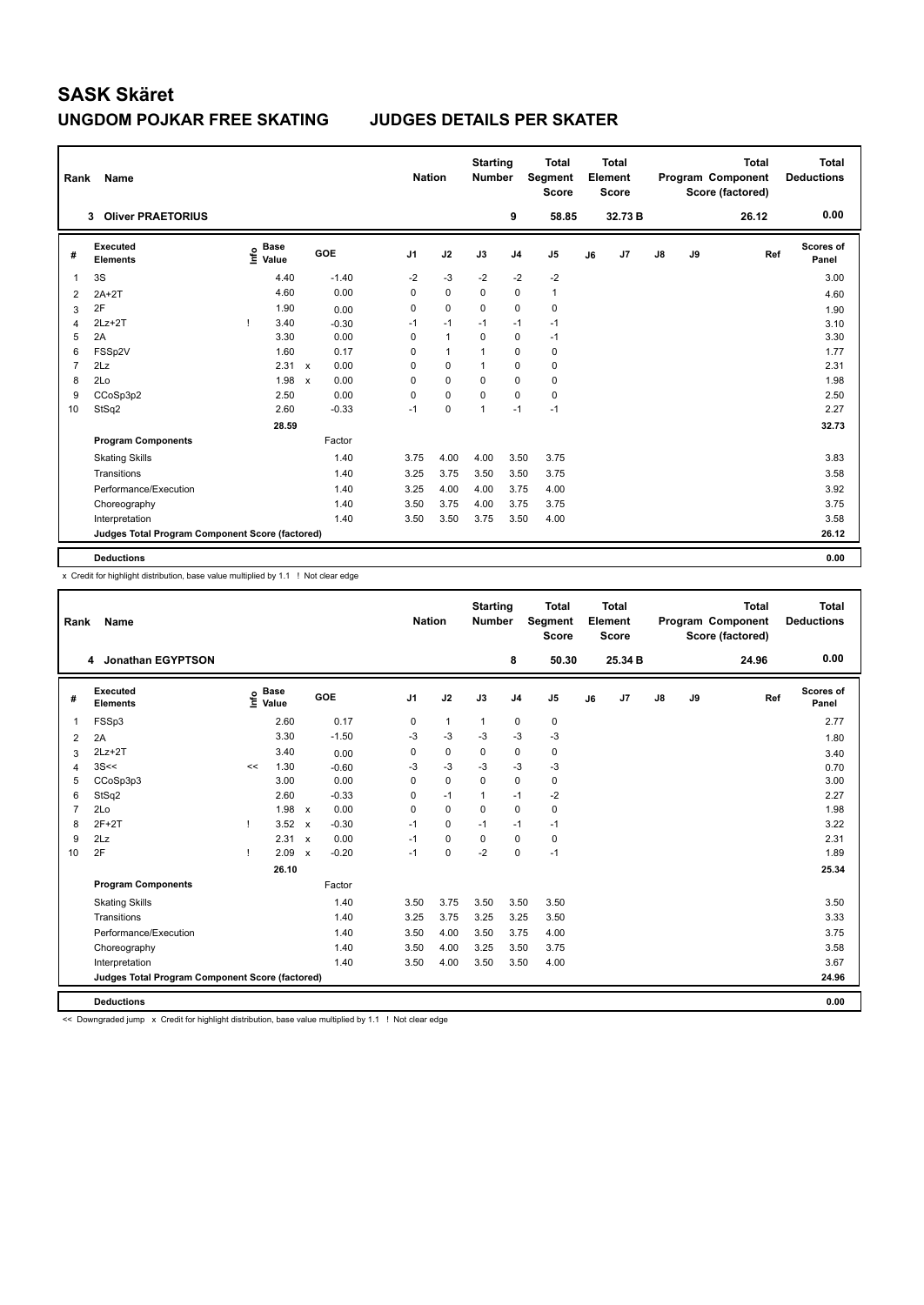| Rank           | Name                                            |         |                      |                           |         |                | <b>Nation</b> |             | <b>Starting</b><br><b>Number</b> |                | <b>Total</b><br><b>Segment</b><br><b>Score</b> |    | <b>Total</b><br>Element<br>Score |               |    | <b>Total</b><br>Program Component<br>Score (factored) | <b>Total</b><br><b>Deductions</b> |
|----------------|-------------------------------------------------|---------|----------------------|---------------------------|---------|----------------|---------------|-------------|----------------------------------|----------------|------------------------------------------------|----|----------------------------------|---------------|----|-------------------------------------------------------|-----------------------------------|
|                | 5 Oscar CALVERT                                 |         |                      |                           |         |                |               |             |                                  | 7              | 47.00                                          |    | 22.15                            |               |    | 24.85                                                 | 0.00                              |
| #              | Executed<br><b>Elements</b>                     | lnfo    | <b>Base</b><br>Value |                           | GOE     | J <sub>1</sub> |               | J2          | J3                               | J <sub>4</sub> | J <sub>5</sub>                                 | J6 | J7                               | $\mathsf{J}8$ | J9 | Ref                                                   | <b>Scores of</b><br>Panel         |
| 1              | 2T                                              |         | 1.30                 |                           | 0.13    | 1              |               | $\mathbf 0$ | $\mathbf 0$                      | $\mathbf{1}$   | $\mathbf{1}$                                   |    |                                  |               |    |                                                       | 1.43                              |
| 2              | 2A<                                             | $\prec$ | 2.30                 |                           | $-0.67$ |                | $-1$          | $-1$        | $\mathbf 0$                      | $-2$           | $-2$                                           |    |                                  |               |    |                                                       | 1.63                              |
| 3              | 2F                                              |         | 1.90                 |                           | 0.00    | 1              |               | $\mathbf 0$ | 0                                | $\mathbf 0$    | 0                                              |    |                                  |               |    |                                                       | 1.90                              |
| $\overline{4}$ | CCoSp3p2                                        |         | 2.50                 |                           | 0.33    | 1              |               | $\Omega$    | $\Omega$                         | $\mathbf{1}$   | $\mathbf{1}$                                   |    |                                  |               |    |                                                       | 2.83                              |
| 5              | 2Lz                                             |         | 2.10                 |                           | 0.00    |                | 0             | $\mathbf 0$ | $\mathbf 0$                      | $\mathbf 0$    | 0                                              |    |                                  |               |    |                                                       | 2.10                              |
| 6              | StSq2                                           |         | 2.60                 |                           | $-0.33$ |                | 0             | $-1$        | $\Omega$                         | $-1$           | $-2$                                           |    |                                  |               |    |                                                       | 2.27                              |
| $\overline{7}$ | $2S+2T$                                         |         | 2.86                 | $\boldsymbol{\mathsf{x}}$ | 0.13    | 1              |               | $\mathbf 0$ | 1                                | $\mathbf 0$    | $\mathbf{1}$                                   |    |                                  |               |    |                                                       | 2.99                              |
| 8              | 2Lo                                             |         | 1.98                 | $\boldsymbol{\mathsf{x}}$ | 0.00    |                | 0             | $\mathbf 0$ | $\Omega$                         | $\mathbf 0$    | 0                                              |    |                                  |               |    |                                                       | 1.98                              |
| 9              | 2Lz+1A+SEQ                                      |         | 2.82                 | $\boldsymbol{\mathsf{x}}$ | 0.00    | 1              |               | $\mathbf 0$ | $\Omega$                         | 0              | $\mathbf 0$                                    |    |                                  |               |    |                                                       | 2.82                              |
| 10             | FSSp2                                           |         | 2.30                 |                           | $-0.10$ |                | $-1$          | $-1$        | $\Omega$                         | $\mathbf 0$    | $\mathbf{1}$                                   |    |                                  |               |    |                                                       | 2.20                              |
|                |                                                 |         | 22.66                |                           |         |                |               |             |                                  |                |                                                |    |                                  |               |    |                                                       | 22.15                             |
|                | <b>Program Components</b>                       |         |                      |                           | Factor  |                |               |             |                                  |                |                                                |    |                                  |               |    |                                                       |                                   |
|                | <b>Skating Skills</b>                           |         |                      |                           | 1.40    |                | 3.75          | 3.50        | 3.50                             | 3.50           | 3.75                                           |    |                                  |               |    |                                                       | 3.58                              |
|                | Transitions                                     |         |                      |                           | 1.40    |                | 3.75          | 3.25        | 3.00                             | 3.25           | 3.75                                           |    |                                  |               |    |                                                       | 3.42                              |
|                | Performance/Execution                           |         |                      |                           | 1.40    |                | 3.75          | 3.50        | 3.25                             | 3.50           | 4.25                                           |    |                                  |               |    |                                                       | 3.58                              |
|                | Choreography                                    |         |                      |                           | 1.40    |                | 4.00          | 3.50        | 3.50                             | 3.50           | 4.00                                           |    |                                  |               |    |                                                       | 3.67                              |
|                | Interpretation                                  |         |                      |                           | 1.40    |                | 3.75          | 3.25        | 3.25                             | 3.50           | 4.25                                           |    |                                  |               |    |                                                       | 3.50                              |
|                | Judges Total Program Component Score (factored) |         |                      |                           |         |                |               |             |                                  |                |                                                |    |                                  |               |    |                                                       | 24.85                             |
|                | <b>Deductions</b>                               |         |                      |                           |         |                |               |             |                                  |                |                                                |    |                                  |               |    |                                                       | 0.00                              |

< Under-rotated jump x Credit for highlight distribution, base value multiplied by 1.1

| Rank           | Name                                            |      |                      |                           |         | <b>Nation</b>  |              | <b>Starting</b><br><b>Number</b> |                | <b>Total</b><br>Segment<br><b>Score</b> |    | <b>Total</b><br>Element<br><b>Score</b> |    |    | <b>Total</b><br>Program Component<br>Score (factored) | Total<br><b>Deductions</b> |
|----------------|-------------------------------------------------|------|----------------------|---------------------------|---------|----------------|--------------|----------------------------------|----------------|-----------------------------------------|----|-----------------------------------------|----|----|-------------------------------------------------------|----------------------------|
|                | <b>Casper JOHANSSON</b><br>6                    |      |                      |                           |         |                |              |                                  | 5              | 45.63                                   |    | 22.92                                   |    |    | 23.71                                                 | 1.00                       |
| #              | Executed<br><b>Elements</b>                     | ١nfo | <b>Base</b><br>Value |                           | GOE     | J <sub>1</sub> | J2           | J3                               | J <sub>4</sub> | J <sub>5</sub>                          | J6 | J7                                      | J8 | J9 | Ref                                                   | Scores of<br>Panel         |
| $\mathbf{1}$   | 2A<<                                            | <<   | 1.10                 |                           | $-0.60$ | -3             | $-3$         | $-3$                             | $-3$           | $-3$                                    |    |                                         |    |    |                                                       | 0.50                       |
| 2              | 3S <                                            | <<   | 1.30                 |                           | $-0.60$ | $-3$           | $-3$         | $-3$                             | $-3$           | $-3$                                    |    |                                         |    |    |                                                       | 0.70                       |
| 3              | $2F+2T$                                         |      | 3.20                 |                           | 0.00    | 0              | $\mathbf 0$  | $-1$                             | 0              | 1                                       |    |                                         |    |    |                                                       | 3.20                       |
| $\overline{4}$ | FCSSp3V                                         |      | 1.80                 |                           | 0.00    | 0              | $\pmb{0}$    | 0                                | 0              | 0                                       |    |                                         |    |    |                                                       | 1.80                       |
| 5              | StSq2                                           |      | 2.60                 |                           | 0.00    | $\Omega$       | $\mathbf 0$  | 0                                | $\mathbf 0$    | $-1$                                    |    |                                         |    |    |                                                       | 2.60                       |
| 6              | 2F                                              |      | 2.09                 | $\boldsymbol{\mathsf{x}}$ | 0.10    | $\mathbf 0$    | $\mathbf 0$  | $\mathbf{1}$                     | $\mathbf 0$    | $\mathbf{1}$                            |    |                                         |    |    |                                                       | 2.19                       |
| $\overline{7}$ | 2Lz                                             |      | 2.31                 | $\mathsf{x}$              | 0.20    | 0              | $\mathbf{1}$ | $\Omega$                         | $\mathbf{1}$   | 1                                       |    |                                         |    |    |                                                       | 2.51                       |
| 8              | $2Lz+2T$                                        |      | 3.74                 | $\mathsf{x}$              | $-0.30$ | $-1$           | $-1$         | $-1$                             | $-1$           | $-1$                                    |    |                                         |    |    |                                                       | 3.44                       |
| 9              | 2Lo                                             |      | 1.98                 | $\mathbf{x}$              | 0.00    | $\Omega$       | $\mathbf 0$  | $\mathbf 0$                      | $\mathbf 0$    | 0                                       |    |                                         |    |    |                                                       | 1.98                       |
| 10             | CCoSp3p4                                        |      | 3.50                 |                           | 0.50    | $\mathbf{1}$   | $\mathbf 0$  | $\mathbf{1}$                     | $\overline{1}$ | $\mathbf{1}$                            |    |                                         |    |    |                                                       | 4.00                       |
|                |                                                 |      | 23.62                |                           |         |                |              |                                  |                |                                         |    |                                         |    |    |                                                       | 22.92                      |
|                | <b>Program Components</b>                       |      |                      |                           | Factor  |                |              |                                  |                |                                         |    |                                         |    |    |                                                       |                            |
|                | <b>Skating Skills</b>                           |      |                      |                           | 1.40    | 3.75           | 3.50         | 3.25                             | 3.00           | 3.50                                    |    |                                         |    |    |                                                       | 3.42                       |
|                | Transitions                                     |      |                      |                           | 1.40    | 3.50           | 3.25         | 3.00                             | 3.00           | 3.25                                    |    |                                         |    |    |                                                       | 3.17                       |
|                | Performance/Execution                           |      |                      |                           | 1.40    | 3.75           | 3.50         | 3.25                             | 3.25           | 3.50                                    |    |                                         |    |    |                                                       | 3.42                       |
|                | Choreography                                    |      |                      |                           | 1.40    | 3.50           | 3.50         | 3.25                             | 3.00           | 3.75                                    |    |                                         |    |    |                                                       | 3.42                       |
|                | Interpretation                                  |      |                      |                           | 1.40    | 3.50           | 3.50         | 3.50                             | 3.25           | 3.75                                    |    |                                         |    |    |                                                       | 3.50                       |
|                | Judges Total Program Component Score (factored) |      |                      |                           |         |                |              |                                  |                |                                         |    |                                         |    |    |                                                       | 23.71                      |
|                | <b>Deductions</b>                               |      |                      | Falls:                    | $-1.00$ |                |              |                                  |                |                                         |    |                                         |    |    |                                                       | $-1.00$                    |

<< Downgraded jump x Credit for highlight distribution, base value multiplied by 1.1 ! Not clear edge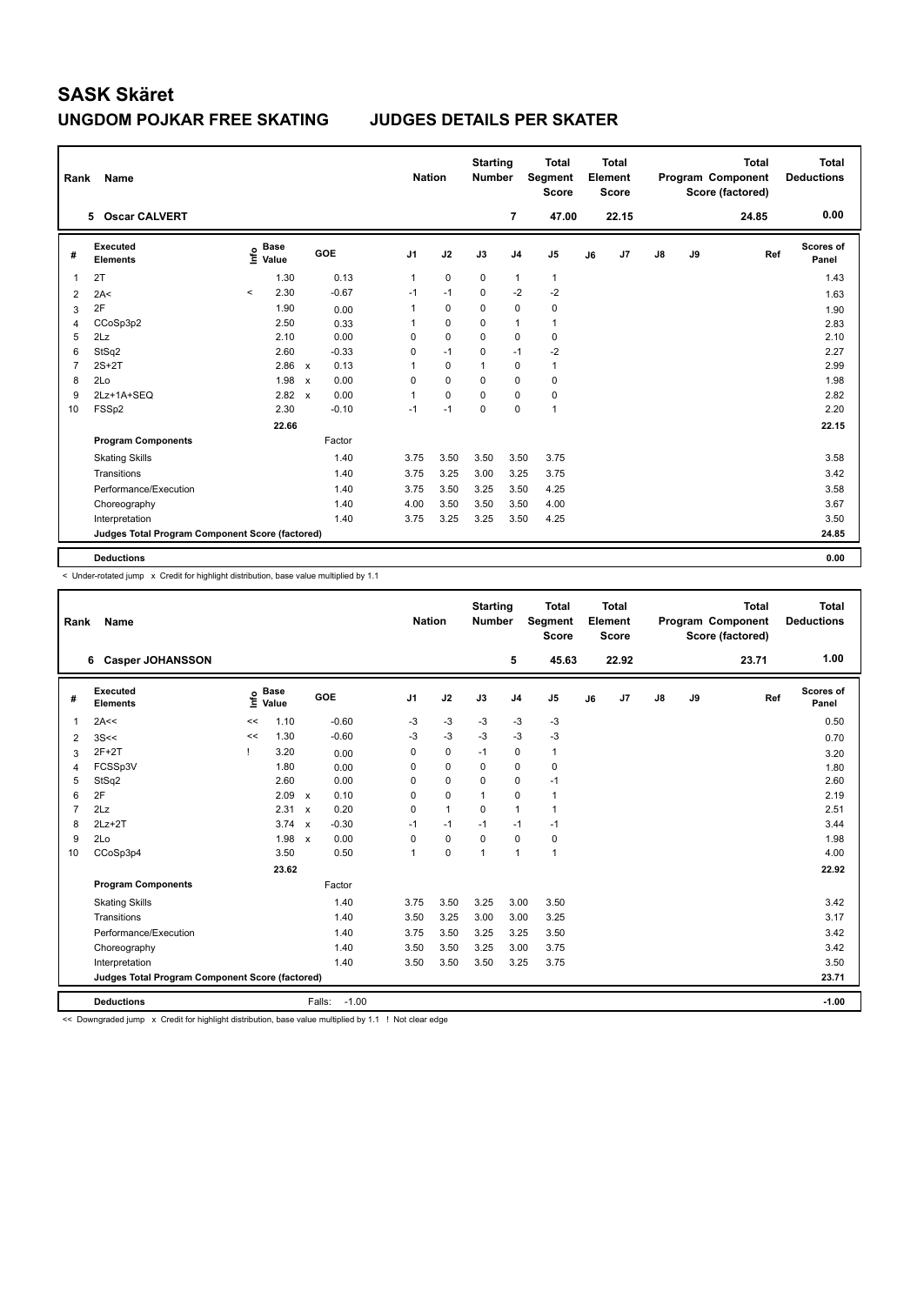| Rank           | Name                                            |                                  |                           |            | <b>Nation</b>            |                          | <b>Starting</b><br><b>Number</b> |                          | <b>Total</b><br>Segment<br><b>Score</b> |    | <b>Total</b><br>Element<br>Score |               |    | <b>Total</b><br>Program Component<br>Score (factored) | Total<br><b>Deductions</b> |
|----------------|-------------------------------------------------|----------------------------------|---------------------------|------------|--------------------------|--------------------------|----------------------------------|--------------------------|-----------------------------------------|----|----------------------------------|---------------|----|-------------------------------------------------------|----------------------------|
|                | <b>Nels IREHOLM</b><br>$\overline{7}$           |                                  |                           |            |                          |                          |                                  | 4                        | 43.64                                   |    | 20.78                            |               |    | 22.86                                                 | 0.00                       |
| #              | <b>Executed</b><br><b>Elements</b>              | <b>Base</b><br>e Base<br>⊆ Value |                           | <b>GOE</b> | J <sub>1</sub>           | J2                       | J3                               | J <sub>4</sub>           | J5                                      | J6 | J7                               | $\mathsf{J}8$ | J9 | Ref                                                   | Scores of<br>Panel         |
| 1              | $1A+2T$                                         | 2.40                             |                           | 0.00       | 0                        | $\mathbf 0$              | $\mathbf 0$                      | $\mathbf 0$              | $\pmb{0}$                               |    |                                  |               |    |                                                       | 2.40                       |
| 2              | FSSp3                                           | 2.60                             |                           | 0.50       | 1                        | $\mathbf{1}$             | 1                                | $\mathbf{1}$             | $\overline{2}$                          |    |                                  |               |    |                                                       | 3.10                       |
| 3              | StSq2                                           | 2.60                             |                           | $-0.17$    | 0                        | $-1$                     | 0                                | 0                        | -2                                      |    |                                  |               |    |                                                       | 2.43                       |
| 4              | 2F                                              | 1.90                             |                           | 0.00       | 0                        | $\Omega$                 | 0                                | $\Omega$                 | 0                                       |    |                                  |               |    |                                                       | 1.90                       |
| 5              | 2Lo                                             | 1.98                             | $\mathsf{x}$              | 0.00       | 0                        | $\mathbf 0$              | 0                                | $\mathbf 0$              | $\pmb{0}$                               |    |                                  |               |    |                                                       | 1.98                       |
| 6              | CCoSp                                           | 0.00                             |                           | 0.00       | $\overline{\phantom{a}}$ | $\overline{\phantom{a}}$ | $\overline{\phantom{a}}$         | $\overline{\phantom{a}}$ | $\overline{\phantom{a}}$                |    |                                  |               |    |                                                       | 0.00                       |
| $\overline{7}$ | $2F+2T$                                         | 3.52                             | $\mathsf{x}$              | 0.00       | 0                        | $\mathbf 0$              | $\mathbf 0$                      | $\mathbf 0$              | $\pmb{0}$                               |    |                                  |               |    |                                                       | 3.52                       |
| 8              | 2S                                              | 1.43                             | $\mathbf x$               | $-0.27$    | $-1$                     | $-1$                     | $-1$                             | $-2$                     | $-2$                                    |    |                                  |               |    |                                                       | 1.16                       |
| 9              | 2Lo                                             | 1.98                             | $\boldsymbol{\mathsf{x}}$ | 0.00       | 0                        | $\mathbf 0$              | $\mathbf 0$                      | $\mathbf 0$              | $\pmb{0}$                               |    |                                  |               |    |                                                       | 1.98                       |
| 10             | 2Lz                                             | 2.31                             | $\mathbf{x}$              | 0.00       | 0                        | $\Omega$                 | 0                                | $\Omega$                 | $\pmb{0}$                               |    |                                  |               |    |                                                       | 2.31                       |
|                |                                                 | 20.72                            |                           |            |                          |                          |                                  |                          |                                         |    |                                  |               |    |                                                       | 20.78                      |
|                | <b>Program Components</b>                       |                                  |                           | Factor     |                          |                          |                                  |                          |                                         |    |                                  |               |    |                                                       |                            |
|                | <b>Skating Skills</b>                           |                                  |                           | 1.40       | 3.75                     | 3.50                     | 3.25                             | 3.50                     | 3.25                                    |    |                                  |               |    |                                                       | 3.42                       |
|                | Transitions                                     |                                  |                           | 1.40       | 3.25                     | 3.00                     | 3.00                             | 3.00                     | 2.75                                    |    |                                  |               |    |                                                       | 3.00                       |
|                | Performance/Execution                           |                                  |                           | 1.40       | 3.50                     | 3.50                     | 3.00                             | 3.50                     | 3.00                                    |    |                                  |               |    |                                                       | 3.33                       |
|                | Choreography                                    |                                  |                           | 1.40       | 3.25                     | 3.50                     | 3.25                             | 3.25                     | 3.00                                    |    |                                  |               |    |                                                       | 3.25                       |
|                | Interpretation                                  |                                  |                           | 1.40       | 3.25                     | 3.25                     | 3.50                             | 3.50                     | 2.75                                    |    |                                  |               |    |                                                       | 3.33                       |
|                | Judges Total Program Component Score (factored) |                                  |                           |            |                          |                          |                                  |                          |                                         |    |                                  |               |    |                                                       | 22.86                      |
|                | <b>Deductions</b>                               |                                  |                           |            |                          |                          |                                  |                          |                                         |    |                                  |               |    |                                                       | 0.00                       |

x Credit for highlight distribution, base value multiplied by 1.1

| Rank           | Name                                            |         |                      |              |         | <b>Nation</b>  |             | <b>Starting</b><br><b>Number</b> |                | <b>Total</b><br>Segment<br><b>Score</b> |    | <b>Total</b><br>Element<br><b>Score</b> |    |    | <b>Total</b><br>Program Component<br>Score (factored) | <b>Total</b><br><b>Deductions</b> |
|----------------|-------------------------------------------------|---------|----------------------|--------------|---------|----------------|-------------|----------------------------------|----------------|-----------------------------------------|----|-----------------------------------------|----|----|-------------------------------------------------------|-----------------------------------|
|                | 8 Viktor ÅBERG                                  |         |                      |              |         |                |             |                                  | 6              | 41.57                                   |    | 19.87                                   |    |    | 21.70                                                 | 0.00                              |
| #              | <b>Executed</b><br><b>Elements</b>              | lnfo    | <b>Base</b><br>Value |              | GOE     | J <sub>1</sub> | J2          | J3                               | J <sub>4</sub> | J <sub>5</sub>                          | J6 | J <sub>7</sub>                          | J8 | J9 | Ref                                                   | Scores of<br>Panel                |
| 1              | $2Lz+2T$                                        |         | 3.40                 |              | $-0.10$ | 0              | $\mathbf 0$ | $\mathbf 0$                      | $-1$           | $-1$                                    |    |                                         |    |    |                                                       | 3.30                              |
| 2              | 1A                                              |         | 1.10                 |              | 0.00    | 0              | $\mathbf 0$ | 0                                | $\mathbf 0$    | $\mathbf{1}$                            |    |                                         |    |    |                                                       | 1.10                              |
| 3              | 2Lo                                             |         | 1.80                 |              | 0.00    | 0              | $\mathbf 0$ | 0                                | $\mathbf 0$    | $-1$                                    |    |                                         |    |    |                                                       | 1.80                              |
| 4              | $2F+2T$                                         |         | 3.20                 |              | $-0.30$ | $-1$           | $-1$        | $-1$                             | $-1$           | $-1$                                    |    |                                         |    |    |                                                       | 2.90                              |
| 5              | 2Lo                                             |         | 1.80                 |              | 0.00    | 0              | $\pmb{0}$   | $\Omega$                         | $\mathbf 0$    | 0                                       |    |                                         |    |    |                                                       | 1.80                              |
| 6              | CCoSp3p3                                        |         | 3.00                 |              | $-0.30$ | $-1$           | $-2$        | $-1$                             | $-1$           | $-1$                                    |    |                                         |    |    |                                                       | 2.70                              |
| $\overline{7}$ | StSq2                                           |         | 2.60                 |              | $-0.17$ | 0              | $-2$        | $\Omega$                         | $\mathbf 0$    | $-1$                                    |    |                                         |    |    |                                                       | 2.43                              |
| 8              | 2F                                              |         | 2.09                 | $\mathsf{x}$ | $-0.30$ | $-1$           | $-1$        | $-1$                             | $-1$           | $-1$                                    |    |                                         |    |    |                                                       | 1.79                              |
| 9              | 2Lz<                                            | $\prec$ | 1.65                 | $\mathsf{x}$ | $-0.50$ | $-2$           | $-1$        | $-1$                             | $-2$           | $-2$                                    |    |                                         |    |    |                                                       | 1.15                              |
| 10             | FSSp1V                                          |         | 1.40                 |              | $-0.50$ | $-1$           | $-2$        | $-1$                             | $-2$           | $-2$                                    |    |                                         |    |    |                                                       | 0.90                              |
|                |                                                 |         | 22.04                |              |         |                |             |                                  |                |                                         |    |                                         |    |    |                                                       | 19.87                             |
|                | <b>Program Components</b>                       |         |                      |              | Factor  |                |             |                                  |                |                                         |    |                                         |    |    |                                                       |                                   |
|                | <b>Skating Skills</b>                           |         |                      |              | 1.40    | 3.75           | 3.00        | 3.25                             | 3.25           | 3.25                                    |    |                                         |    |    |                                                       | 3.25                              |
|                | Transitions                                     |         |                      |              | 1.40    | 3.50           | 2.75        | 3.00                             | 2.75           | 3.00                                    |    |                                         |    |    |                                                       | 2.92                              |
|                | Performance/Execution                           |         |                      |              | 1.40    | 3.50           | 3.00        | 3.00                             | 3.00           | 3.25                                    |    |                                         |    |    |                                                       | 3.08                              |
|                | Choreography                                    |         |                      |              | 1.40    | 3.75           | 3.00        | 3.25                             | 3.25           | 3.25                                    |    |                                         |    |    |                                                       | 3.25                              |
|                | Interpretation                                  |         |                      |              | 1.40    | 3.50           | 2.50        | 3.00                             | 3.00           | 3.00                                    |    |                                         |    |    |                                                       | 3.00                              |
|                | Judges Total Program Component Score (factored) |         |                      |              |         |                |             |                                  |                |                                         |    |                                         |    |    |                                                       | 21.70                             |
|                | <b>Deductions</b>                               |         |                      |              |         |                |             |                                  |                |                                         |    |                                         |    |    |                                                       | 0.00                              |

< Under-rotated jump x Credit for highlight distribution, base value multiplied by 1.1 ! Not clear edge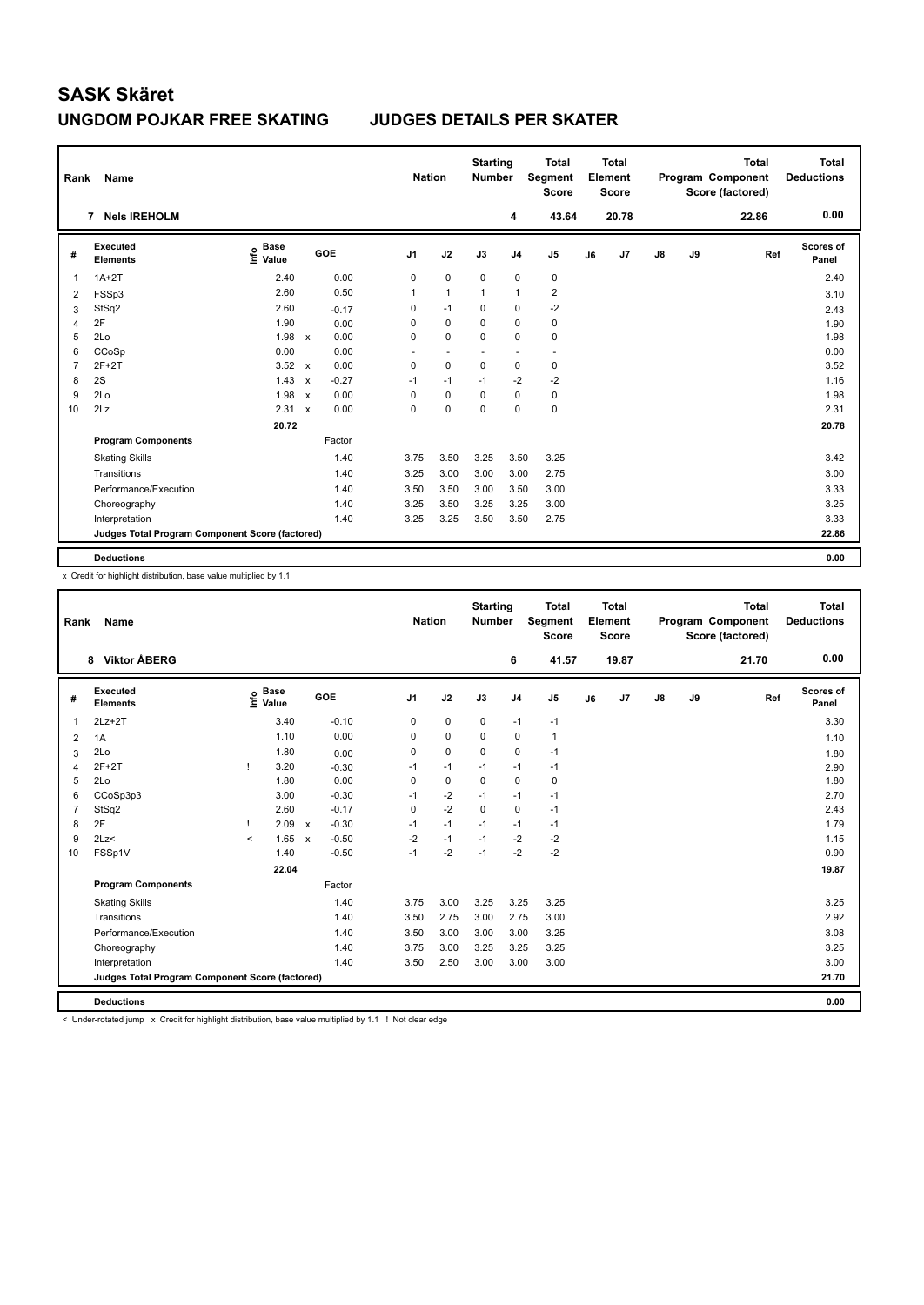| Rank           | <b>Name</b>                                     |      |                      |                           |         |                | <b>Nation</b> |             | <b>Starting</b><br><b>Number</b> |                | <b>Total</b><br><b>Segment</b><br><b>Score</b> |    | <b>Total</b><br>Element<br>Score |               |    | <b>Total</b><br>Program Component<br>Score (factored) | <b>Total</b><br><b>Deductions</b> |
|----------------|-------------------------------------------------|------|----------------------|---------------------------|---------|----------------|---------------|-------------|----------------------------------|----------------|------------------------------------------------|----|----------------------------------|---------------|----|-------------------------------------------------------|-----------------------------------|
|                | <b>Gottfrid LUNDKVIST</b><br>9                  |      |                      |                           |         |                |               |             |                                  | 3              | 39.63                                          |    | 19.44                            |               |    | 20.19                                                 | 0.00                              |
| #              | Executed<br><b>Elements</b>                     | ١nf٥ | <b>Base</b><br>Value |                           | GOE     | J <sub>1</sub> |               | J2          | J3                               | J <sub>4</sub> | J <sub>5</sub>                                 | J6 | J7                               | $\mathsf{J}8$ | J9 | Ref                                                   | <b>Scores of</b><br>Panel         |
| 1              | $2F+2T$                                         |      | 3.20                 |                           | $-0.30$ | $-1$           |               | $-1$        | $-1$                             | $-1$           | $-1$                                           |    |                                  |               |    |                                                       | 2.90                              |
| 2              | 2Lo                                             |      | 1.80                 |                           | 0.00    | 0              |               | $\pmb{0}$   | 0                                | $\mathbf 0$    | $-1$                                           |    |                                  |               |    |                                                       | 1.80                              |
| 3              | $2Lz+2T$                                        |      | 3.40                 |                           | $-0.50$ | $-1$           |               | $-2$        | $-1$                             | $-2$           | $-2$                                           |    |                                  |               |    |                                                       | 2.90                              |
| 4              | CCoSp3p1                                        |      | 2.00                 |                           | 0.00    |                | $\Omega$      | $\mathbf 0$ | $\Omega$                         | $\mathbf 0$    | $\pmb{0}$                                      |    |                                  |               |    |                                                       | 2.00                              |
| 5              | 1A                                              |      | 1.10                 |                           | 0.00    |                | 0             | $\mathbf 0$ | 0                                | $\mathbf 0$    | $\mathbf 0$                                    |    |                                  |               |    |                                                       | 1.10                              |
| 6              | 2F                                              | п    | 1.90                 |                           | $-0.60$ |                | $-2$          | $-2$        | $-2$                             | $-3$           | $-2$                                           |    |                                  |               |    |                                                       | 1.30                              |
| $\overline{7}$ | 2Lz                                             |      | 2.31                 | $\boldsymbol{\mathsf{x}}$ | $-0.10$ |                | $\mathbf 0$   | $-2$        | $\mathbf 0$                      | $-1$           | $\mathbf 0$                                    |    |                                  |               |    |                                                       | 2.21                              |
| 8              | 2S                                              |      | 1.43                 | $\boldsymbol{\mathsf{x}}$ | 0.00    |                | $\mathbf 0$   | $\mathbf 0$ | $\mathbf 0$                      | $\mathbf 0$    | $\mathbf 0$                                    |    |                                  |               |    |                                                       | 1.43                              |
| 9              | FCSpB                                           |      | 1.60                 |                           | $-0.40$ | $-1$           |               | $-1$        | $-1$                             | $-2$           | $-2$                                           |    |                                  |               |    |                                                       | 1.20                              |
| 10             | StSq2                                           |      | 2.60                 |                           | 0.00    | $\Omega$       |               | $\mathbf 0$ | $\mathbf 0$                      | $\mathbf 0$    | $-1$                                           |    |                                  |               |    |                                                       | 2.60                              |
|                |                                                 |      | 21.34                |                           |         |                |               |             |                                  |                |                                                |    |                                  |               |    |                                                       | 19.44                             |
|                | <b>Program Components</b>                       |      |                      |                           | Factor  |                |               |             |                                  |                |                                                |    |                                  |               |    |                                                       |                                   |
|                | <b>Skating Skills</b>                           |      |                      |                           | 1.40    |                | 3.50          | 3.25        | 3.00                             | 3.00           | 2.50                                           |    |                                  |               |    |                                                       | 3.08                              |
|                | Transitions                                     |      |                      |                           | 1.40    |                | 3.00          | 2.75        | 2.50                             | 2.75           | 2.50                                           |    |                                  |               |    |                                                       | 2.67                              |
|                | Performance/Execution                           |      |                      |                           | 1.40    |                | 3.00          | 3.00        | 2.75                             | 3.25           | 2.75                                           |    |                                  |               |    |                                                       | 2.92                              |
|                | Choreography                                    |      |                      |                           | 1.40    |                | 3.25          | 3.00        | 3.00                             | 2.75           | 2.50                                           |    |                                  |               |    |                                                       | 2.92                              |
|                | Interpretation                                  |      |                      |                           | 1.40    | 3.00           |               | 2.75        | 2.75                             | 3.00           | 2.25                                           |    |                                  |               |    |                                                       | 2.83                              |
|                | Judges Total Program Component Score (factored) |      |                      |                           |         |                |               |             |                                  |                |                                                |    |                                  |               |    |                                                       | 20.19                             |
|                | <b>Deductions</b>                               |      |                      |                           |         |                |               |             |                                  |                |                                                |    |                                  |               |    |                                                       | 0.00                              |

x Credit for highlight distribution, base value multiplied by 1.1 ! Not clear edge

| Rank           | Name                                            |                            |              |            | <b>Nation</b>  |             | <b>Starting</b><br><b>Number</b> |                | <b>Total</b><br>Segment<br><b>Score</b> |    | <b>Total</b><br>Element<br><b>Score</b> |    |    | <b>Total</b><br>Program Component<br>Score (factored) | <b>Total</b><br><b>Deductions</b> |
|----------------|-------------------------------------------------|----------------------------|--------------|------------|----------------|-------------|----------------------------------|----------------|-----------------------------------------|----|-----------------------------------------|----|----|-------------------------------------------------------|-----------------------------------|
|                | <b>Tore VALLGÅRDA</b><br>10                     |                            |              |            |                |             |                                  | $\mathbf{2}$   | 35.42                                   |    | 15.82                                   |    |    | 19.60                                                 | 0.00                              |
| #              | Executed<br><b>Elements</b>                     | e Base<br>E Value<br>Value |              | <b>GOE</b> | J <sub>1</sub> | J2          | J3                               | J <sub>4</sub> | J <sub>5</sub>                          | J6 | J7                                      | J8 | J9 | Ref                                                   | Scores of<br>Panel                |
| $\mathbf{1}$   | $2S+2T$                                         | 2.60                       |              | 0.00       | 0              | $\mathbf 0$ | $\mathbf 0$                      | $\mathbf 0$    | 0                                       |    |                                         |    |    |                                                       | 2.60                              |
| 2              | 2 <sub>0</sub>                                  | 1.80                       |              | $-0.30$    | $-1$           | $-1$        | $-1$                             | $-1$           | $-2$                                    |    |                                         |    |    |                                                       | 1.50                              |
| 3              | 1F                                              | 0.50                       |              | 0.00       | 0              | $\mathbf 0$ | 0                                | $\mathbf 0$    | $-1$                                    |    |                                         |    |    |                                                       | 0.50                              |
| $\overline{4}$ | $1A+2T$                                         | 2.40                       |              | 0.00       | 0              | $\mathbf 0$ | $\mathbf 0$                      | $\mathbf 0$    | 0                                       |    |                                         |    |    |                                                       | 2.40                              |
| 5              | CCoSp2p1                                        | 1.70                       |              | $-0.20$    | $-1$           | $\mathbf 0$ | $-1$                             | $-1$           | 0                                       |    |                                         |    |    |                                                       | 1.50                              |
| 6              | StSq1                                           | 1.80                       |              | $-0.30$    | $-1$           | $\mathbf 0$ | $-1$                             | $-1$           | $-1$                                    |    |                                         |    |    |                                                       | 1.50                              |
| $\overline{7}$ | 1A                                              | 1.21                       | $\mathsf{x}$ | 0.00       | 0              | $\mathbf 0$ | $\Omega$                         | $\mathbf 0$    | 0                                       |    |                                         |    |    |                                                       | 1.21                              |
| 8              | 2Lo                                             | 1.98                       | $\mathsf{x}$ | 0.00       | $\Omega$       | $\mathbf 0$ | 0                                | $\Omega$       | 0                                       |    |                                         |    |    |                                                       | 1.98                              |
| 9              | 2S                                              | 1.43                       | $\mathsf{x}$ | 0.00       | 0              | $\mathbf 0$ | $\Omega$                         | $\mathbf 0$    | 0                                       |    |                                         |    |    |                                                       | 1.43                              |
| 10             | FCSpB                                           | 1.60                       |              | $-0.40$    | $-1$           | $-2$        | $-1$                             | $-1$           | $-2$                                    |    |                                         |    |    |                                                       | 1.20                              |
|                |                                                 | 17.02                      |              |            |                |             |                                  |                |                                         |    |                                         |    |    |                                                       | 15.82                             |
|                | <b>Program Components</b>                       |                            |              | Factor     |                |             |                                  |                |                                         |    |                                         |    |    |                                                       |                                   |
|                | <b>Skating Skills</b>                           |                            |              | 1.40       | 2.75           | 3.00        | 2.75                             | 2.75           | 2.25                                    |    |                                         |    |    |                                                       | 2.75                              |
|                | Transitions                                     |                            |              | 1.40       | 2.75           | 3.00        | 2.50                             | 2.25           | 2.50                                    |    |                                         |    |    |                                                       | 2.58                              |
|                | Performance/Execution                           |                            |              | 1.40       | 3.00           | 3.00        | 2.50                             | 3.00           | 2.75                                    |    |                                         |    |    |                                                       | 2.92                              |
|                | Choreography                                    |                            |              | 1.40       | 3.25           | 3.25        | 2.75                             | 2.50           | 3.00                                    |    |                                         |    |    |                                                       | 3.00                              |
|                | Interpretation                                  |                            |              | 1.40       | 3.00           | 2.75        | 2.75                             | 2.75           | 2.75                                    |    |                                         |    |    |                                                       | 2.75                              |
|                | Judges Total Program Component Score (factored) |                            |              |            |                |             |                                  |                |                                         |    |                                         |    |    |                                                       | 19.60                             |
|                | <b>Deductions</b>                               |                            |              |            |                |             |                                  |                |                                         |    |                                         |    |    |                                                       | 0.00                              |

x Credit for highlight distribution, base value multiplied by 1.1